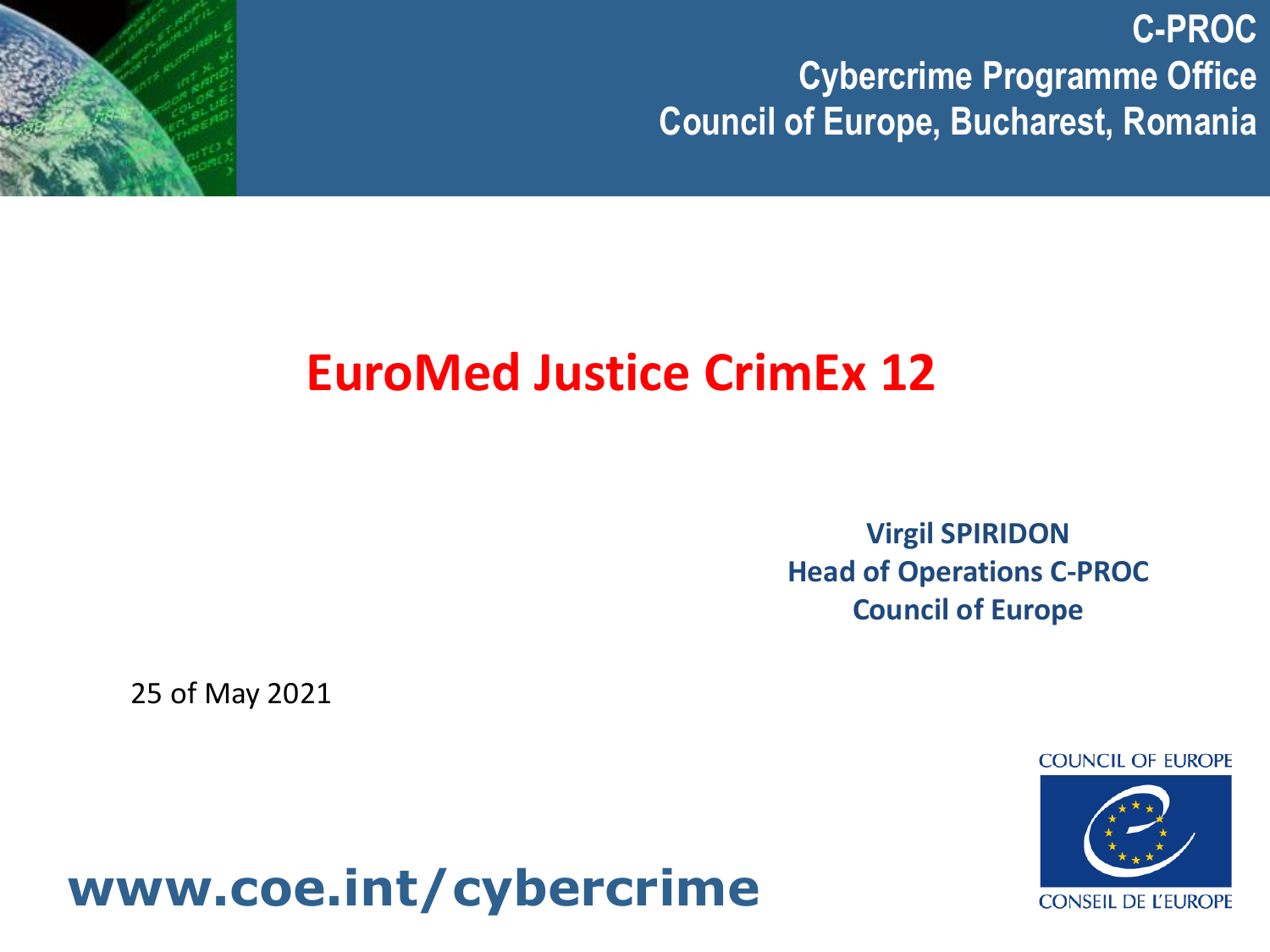

### **Agenda**

- ➢ **24/7 Contact Points Network**
- ➢ **International Network of the National Judicial Trainers**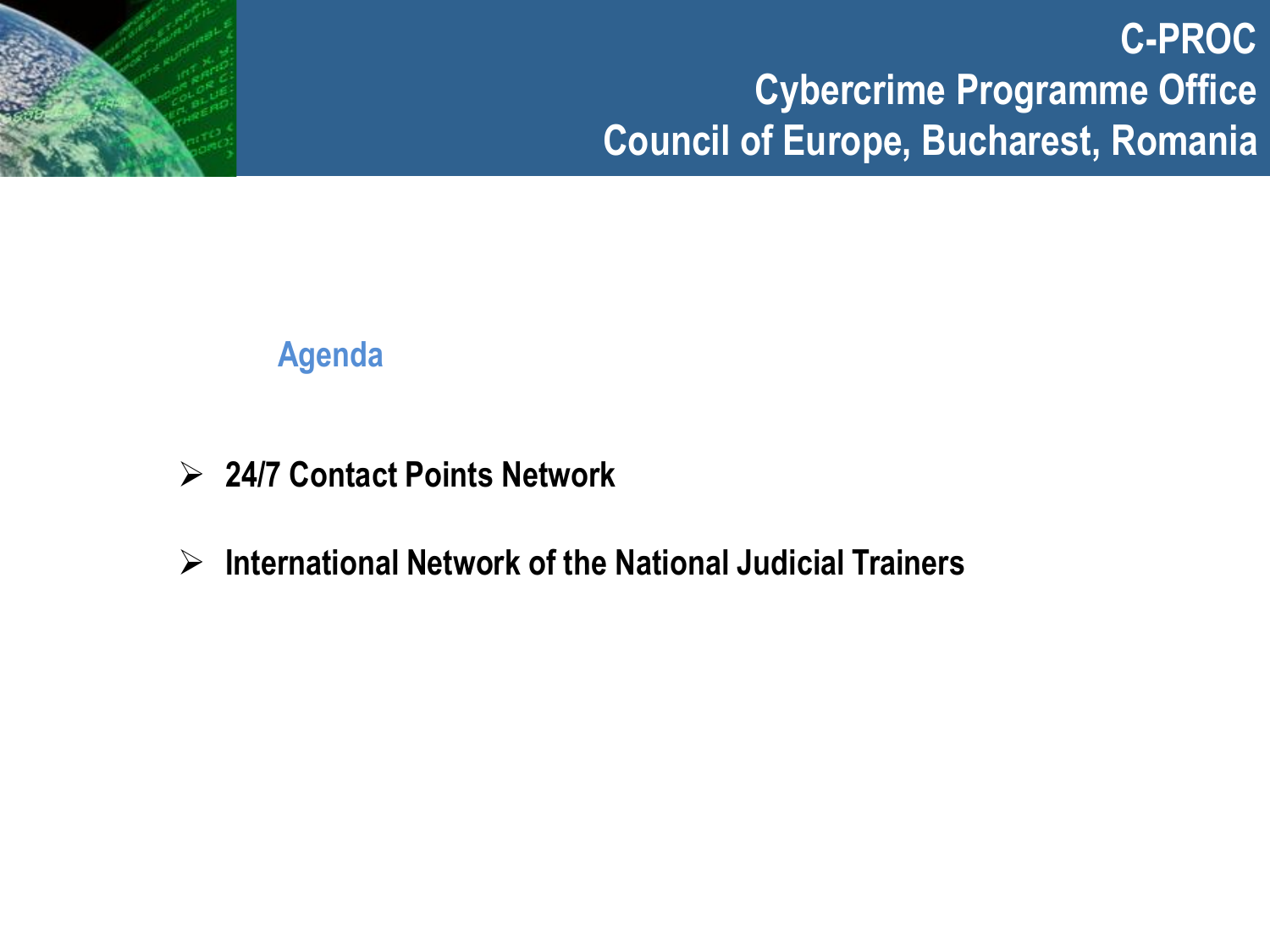### **Responsibilities of 24/7 CP (Art 35)**

- the provisional of technical advice
- the preservation of data pursuant to art 29 and 30
- the collection of evidence, the provision of legal information, and locating of suspect

### **Further responsibilities under the SA Protocol to the Budapest Convention**

- Article 9 -Expedited disclosure of stored computer data in an emergency
- Article 10 -Emergency mutual assistance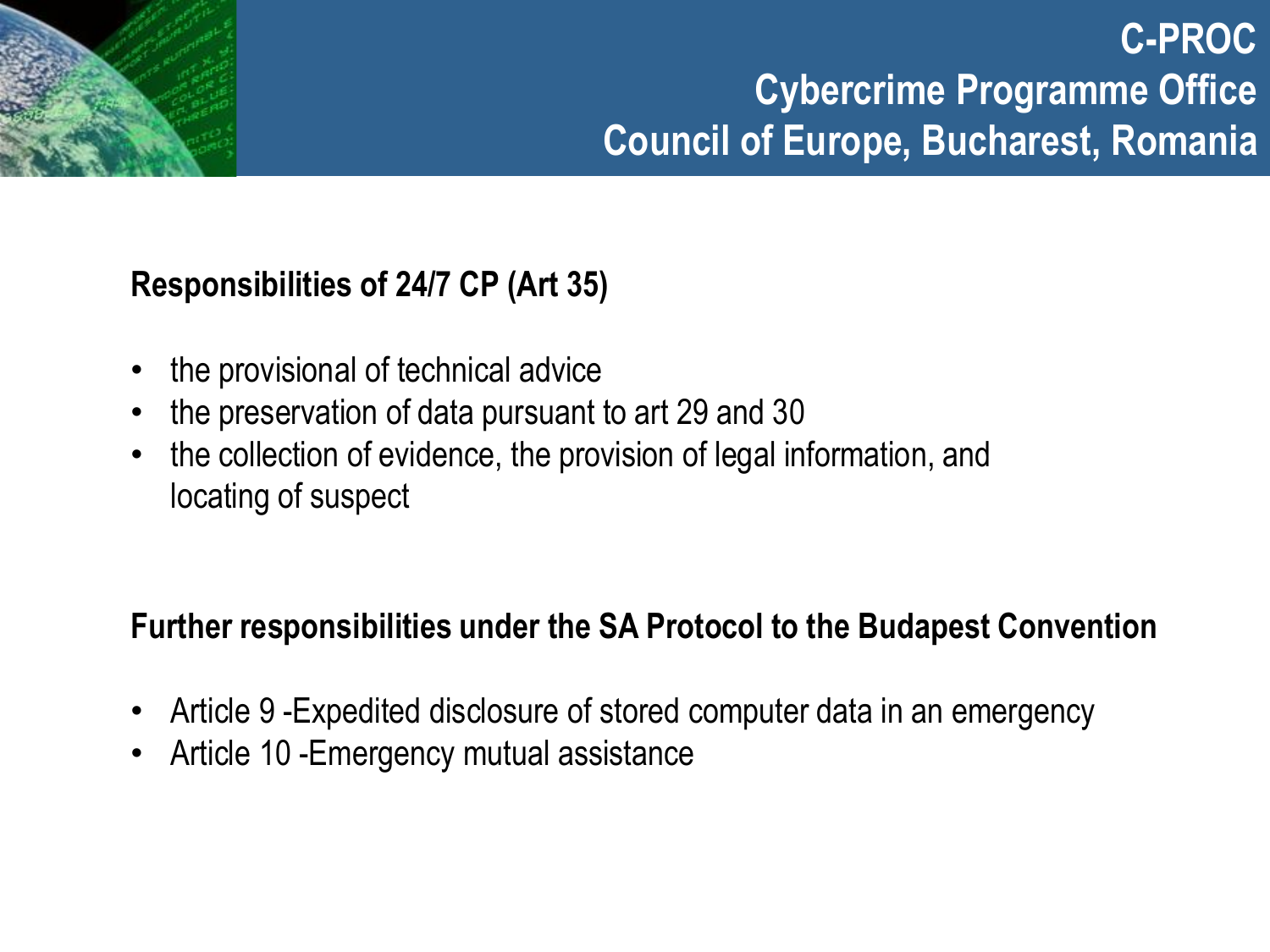### **Setup of 24/7 Network**

- Directory of 24/7 CP
- 65 members of the Network (Parties to the Budapest Convention)
- T-CY –follow up mechanism
- Established based on law or internal regulations
- Attached mainly to Ministry of Interior (Police) or Prosecutor's Office
- Primarily CP/secondary CP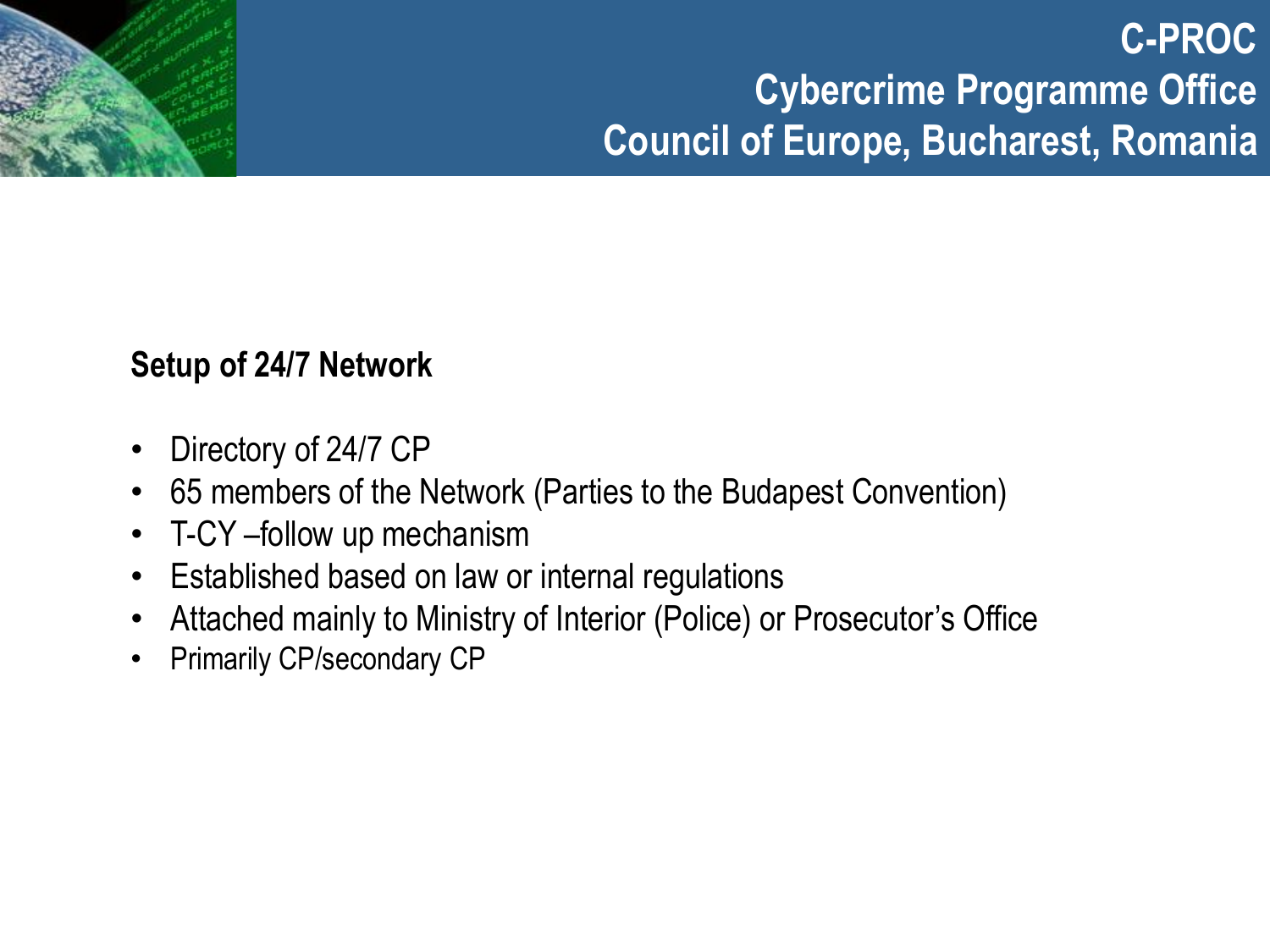### **Strengths of the Network**

- It is a trustworthy Network with increasingly strong relations between members
- Cooperation within the Network is expeditious, efficient, in real time and successful
- The list of contact points is kept up to date and thus reliable
- Generally, contact points are available 24/7
- Electronic data can be expeditiously preserved
- The contact points are formed by multidisciplinary and qualified teams
- The electronic data retained through the use of the network and additionally collected through subsequent MLA procedures can be used as evidence in criminal cases
- The Network can be used for obtaining information on legal frameworks of the counterpart
- The Network can facilitate MLA procedures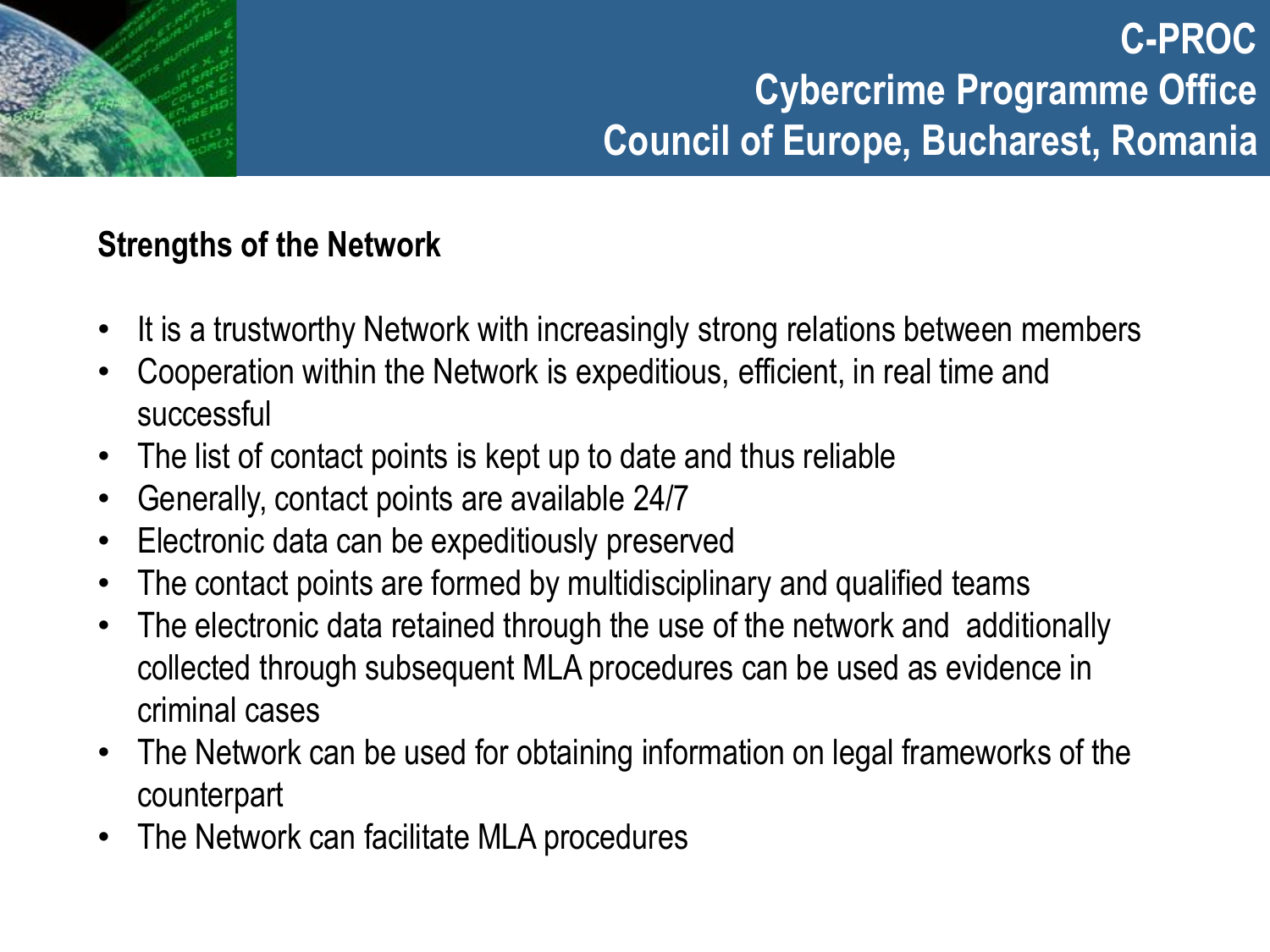### **Templates for requests of data**

- Art 29 –Expedited preservation of stored computer data
- Art 31 –Mutual assistance regarding accessing of stored computer data
- Developed based on T-CY 2014 recommendations 5 and 17 (*assessment report on the mutual legal assistance provisions of the Budapest Convention)*
- Non-binding nature

**<https://rm.coe.int/t-cy-2018-11-template-article29-request-v26-final/16808c4956>**

<https://rm.coe.int/t-cy-2018-10-template-article31-mla-subscriber-v15-final/16808c4955>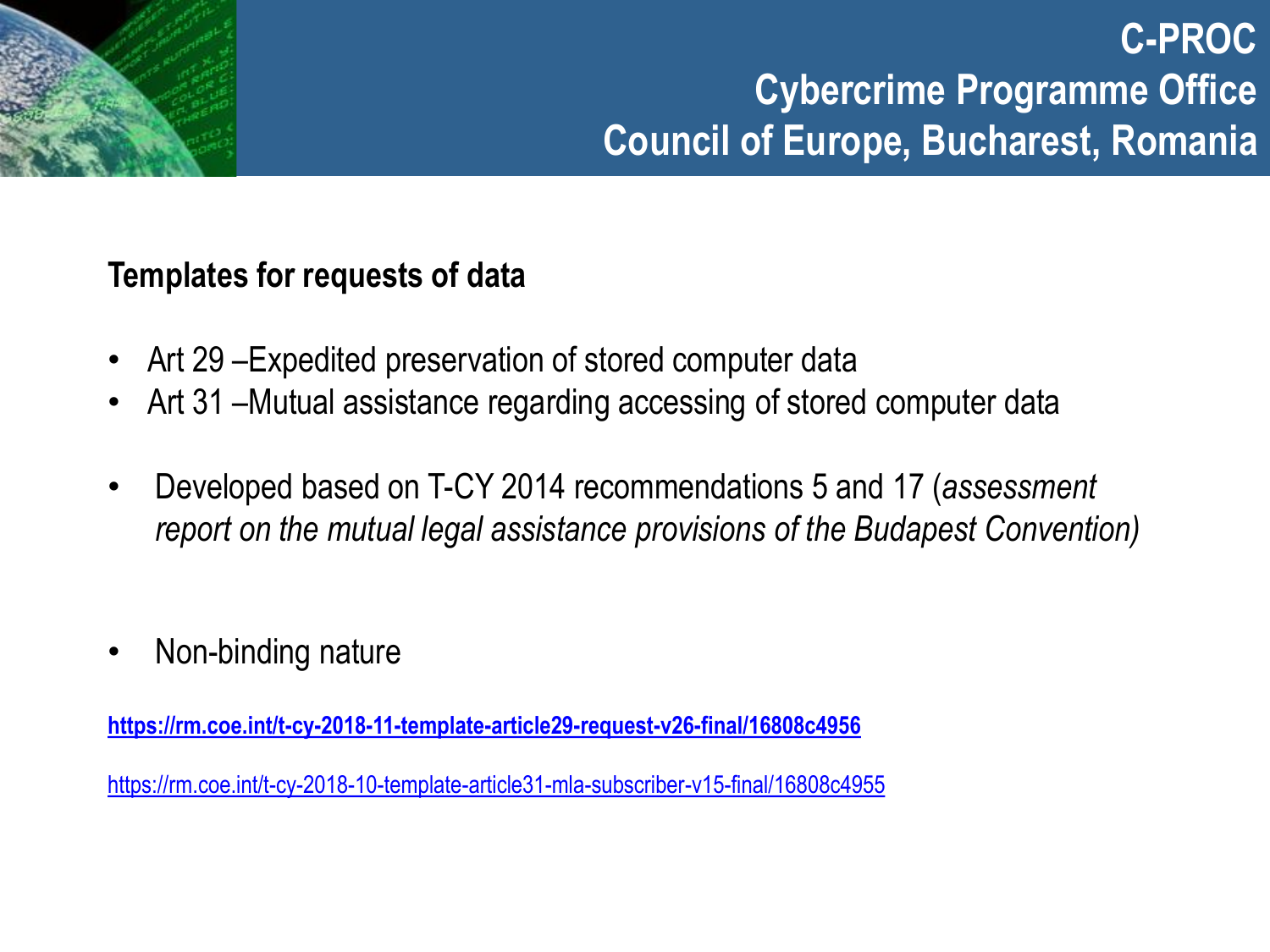# **International Network of the National Judicial Trainers**

### **Mission and scope**

- facilitate a common and coordinated approach to judicial training on cybercrime and electronic evidence
- strengthen professional networking of trainers

### **Membership**

- Judges, magistrates, prosecutors that have been formed as judicial trainers under the Council of Europe capacity building programmes on cybercrime and electronic evidence
- Judges, magistrates and prosecutors that are vetted by the national training institutions
- Representatives of judicial and prosecutors' training schools
- Judicial training experts vetted by the Council of Europe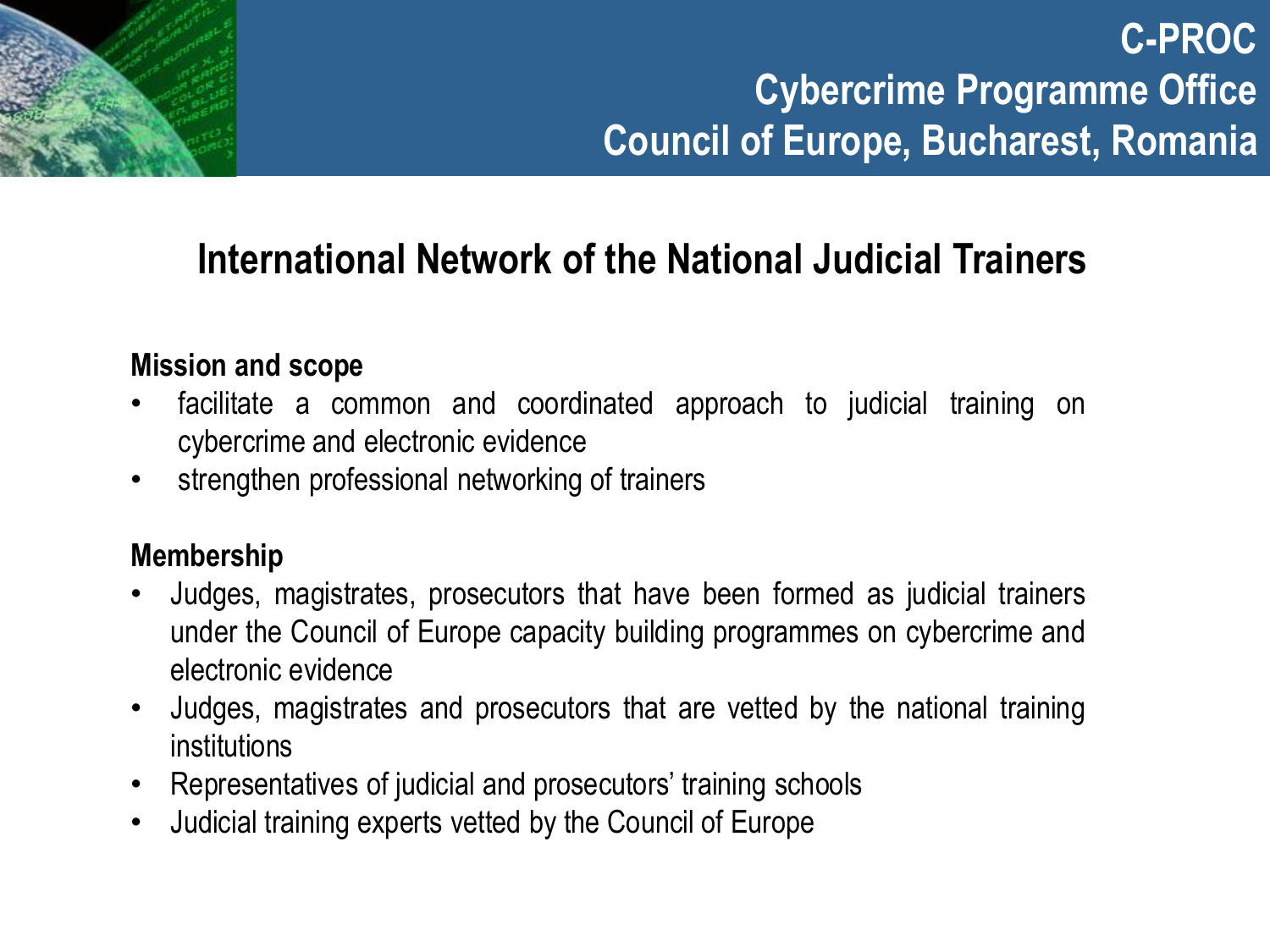### **Short term action plan – 2021 Cybercrime Programme Office C-PROC Council of Europe, Bucharest, Romania**

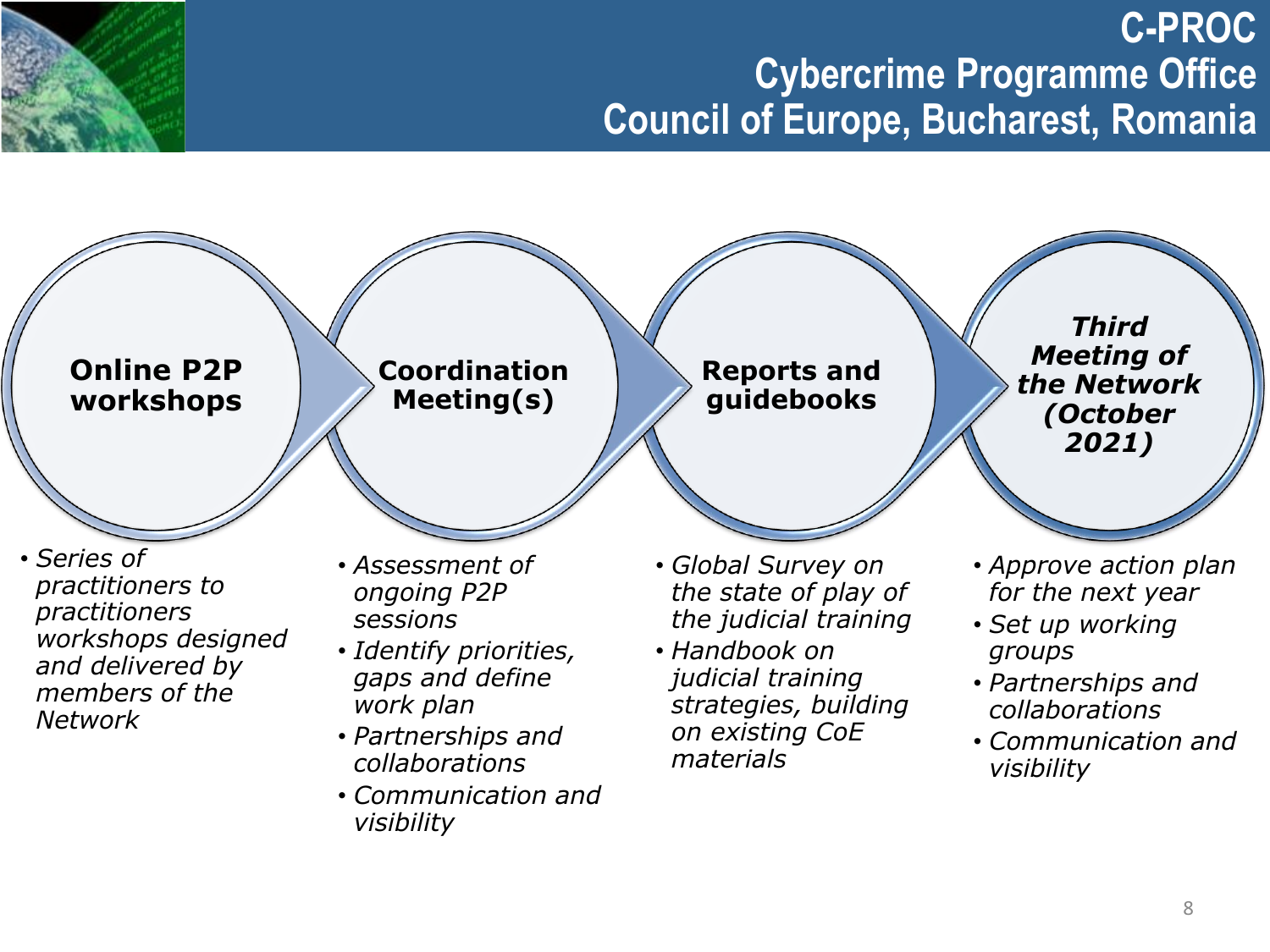### **Practitioners to practitioners' workshops**

- 98% of the respondents expressed the interest to become members of the **Network**
- 34 respondents in 15 countries expressed the interest to deliver P2P workshops
- Roll out February to July 2021
- By end of May, 4 thematic workshops, with participants from up to 19 countries
- Up to 70 participants attending at the same time in a workshop



# **Trainers and countries**